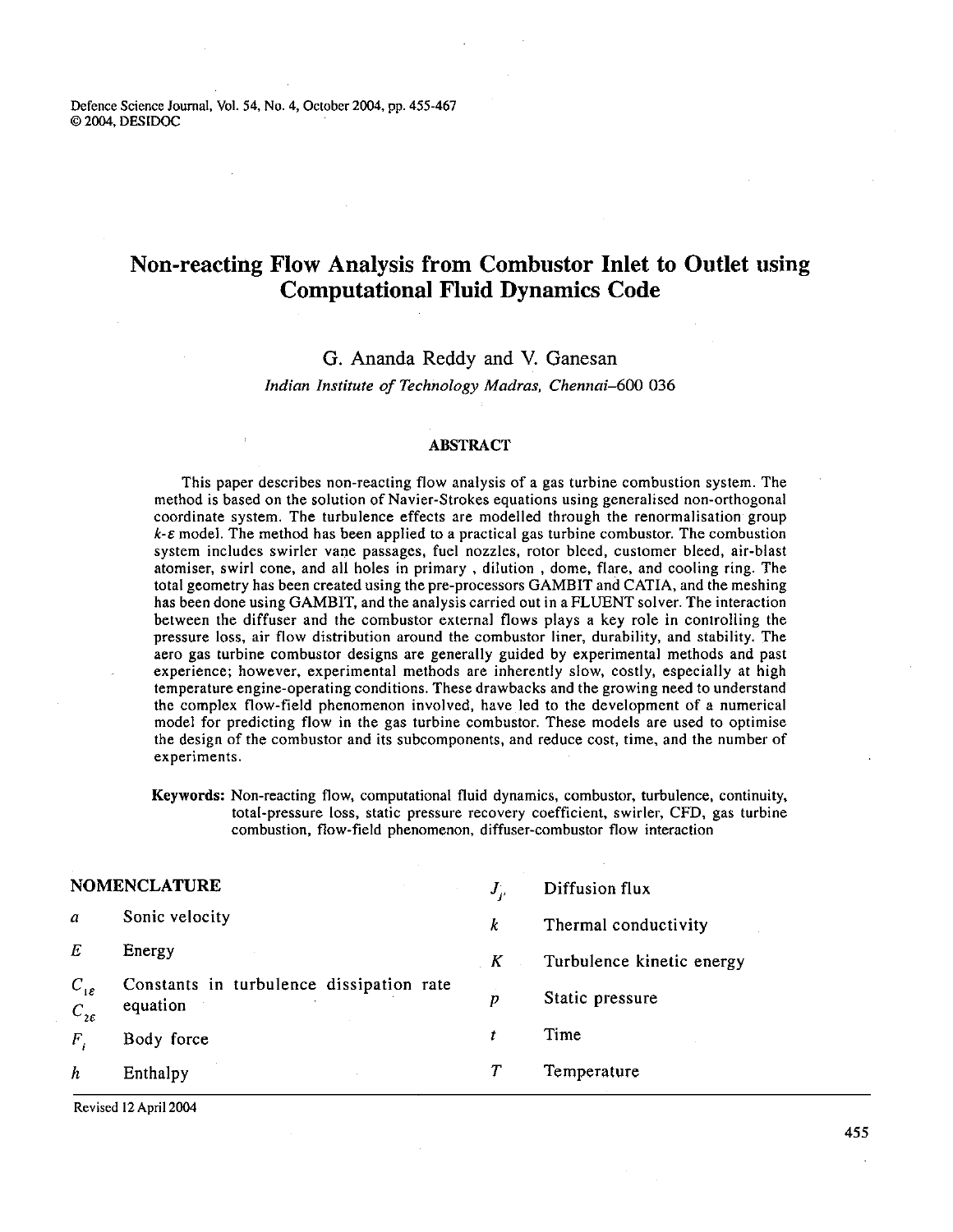- **u** Velocity in X-direction
- $\nu$  Velocity in Y-direction
- w Velocity in Z-direction

*Greek symbols* 

- **a** Inverse effective Prandtl number
- $\delta_{ii}$  Kronecker-delta function
- $\epsilon$  Turbulent dissipation rate
- $\mu$  Kinematic viscosity
- $\mu_{\text{tan}}$  Laminar dynamic viscosity

 $v_t$  Turbulent viscosity

- $v_{\text{lam}}$  Laminar kinematic viscosity
- $\rho$  Density
- **z** Shear stress

### 1. INTRODUCTION

The combustor in a gas turbine power plant is one of the main elements, whose operational performance governs the reliability and efficiency of the gas turbine power plant. The aerodynamic process plays a vital role in the design and performance of a gas turbine combustion system. The flow in the combustion chamber is generally complex, due to highly turbulent nature of the flow field, coupled with complex geometric configuration. Further, the additional complications of combustion like fuel evaporation, radiative and convective heat transfer, and chemical kinetics are also involved. The interaction between the diffuser and the combustor external flows plays a key role in controlling the totalpressure loss, flow distribution around the combustor liner, durability, and stability.

The diffuser-combustor flow interaction is velocity on total pressure loss. governed by several geometric and flow parameters. A dump diffuser system includes the pre-diffuser **2.** HISTORICAL BACKGROUND length and area ratio, the dump gap and expansion ratio, the flow-splits between the dome inner and Crocker,<sup>1</sup> et al. performed a computational fluid outer annuli, the velocity distribution, and the turbulence dynamics (CFD) calculation for a model combustor,

level at the compressor exit. The flow-split among the outer and the inner annuli, and the central streams are strong functions of the dump gap ratio, which in turn affects the overall combustor total pressure loss. If the dump gap is too small, the flow into the dump region will be accelerated around the cowl-leading edge and the total pressure loss would be higher. If the dump gap ratio is too large, the spillage from the cowl will reduce the pressure recovery in dome region and would cause a higher total pressure loss, because of mixing of the low momentum spillage flow with velocity passage flow in the combustor liner passages. The spillage also causes flow separation from the cowl surfaces, leading to an increase in the total pressure loss.

The subcomponents, such as swirler, atomiser, support struts, locating pins, and fuel nozzle should be designed and placed so that these have minimum effect on the pressure recovery and combustor exit temperature quality. The non-uniformities in the pressure distribution can result in inadequate cooling at various locations, or even cause reversal of the flow direction with consequent overheating of the combustor liner.

As stated, combustor designs are predominantly guided by the experiments and the past experience. Because of the complex geometry flow field and the time- consuming and costly experimental methods, the development of numerical models for predicting flow in a gas turbine combustor has been undertaken. These models are used to optimise the design of the combustor and its subcomponents, and reduce the volume of experimental and tuning work.

The aim of the present research is to:

- Study the flow field in an annular gas turbine combustor for isothermal flow condition.
- $\bullet$ To investigate the effect of increasing the inlet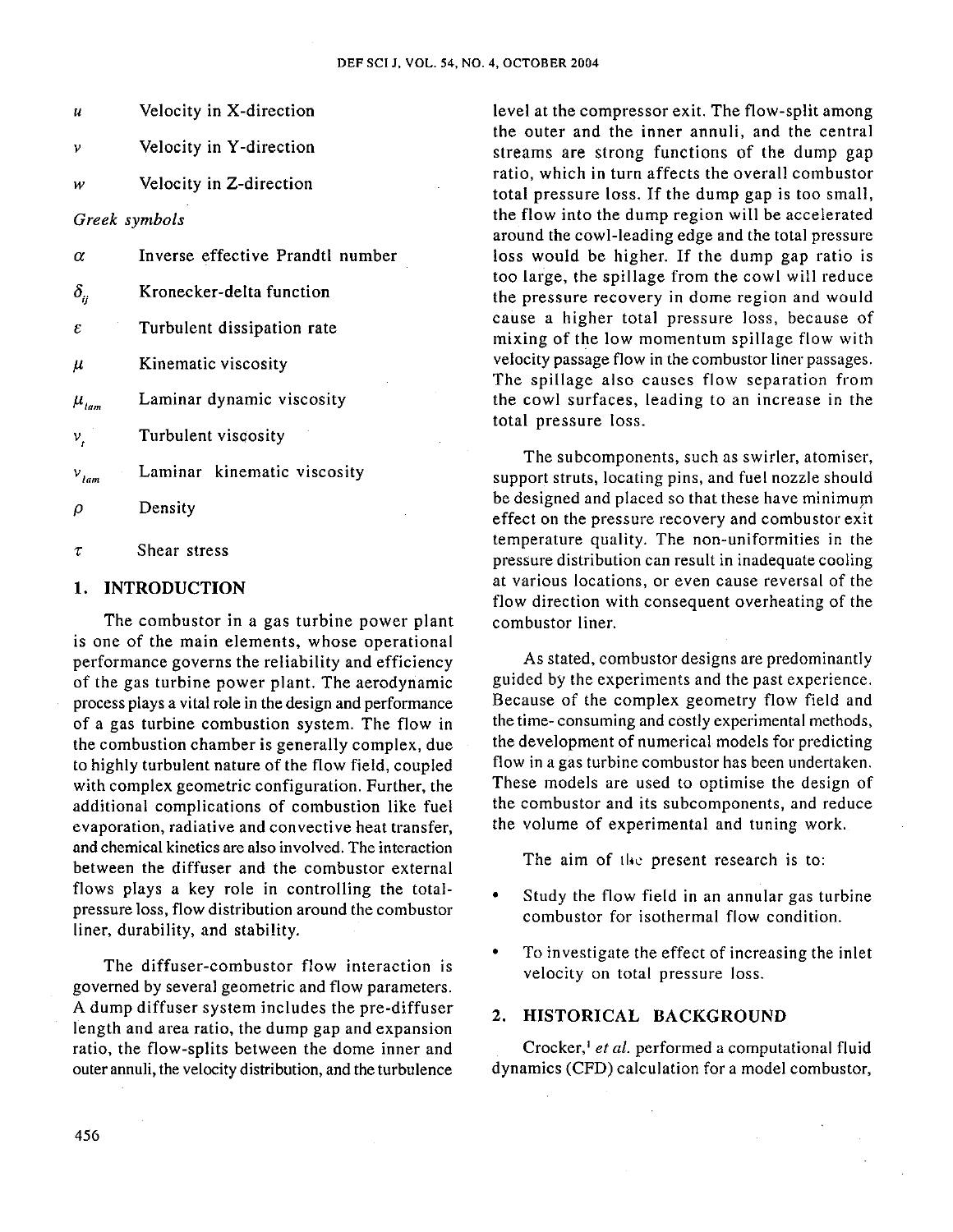from the compressor exit to the turbine inlet. The model includes an air-blast atomiser, dome, and liner walls with dilution holes and cooling louvers. The coupled model describes the flowsplits and the flow conditions for openings into the combustor liner. The analysis illustrates the influence of flow non-uniformities on the static pressure distribution around the liner walls and the resulting effect on flow-splits and liner wall temperatures. The influence of non-luminous radiation and thermal barrier coatings on the linear wall temperatures is also examined.

Sokolov<sup>2</sup>, et al. carried out mathematical modelling of annular gas turbine combustor. The model describing the axisymmetric swirling flow with diffusive combustion was based on numerical and experimental investigations of local and general characteristics of the flow in an annular combustor with swirling air jets. It was shown that with an increase in the degree of blockage in the channel, the relative length of the re-circulation zone was increased, and with an increase in the angle of swirl, the relative length of the re-circulation zone was decreased. They observed that increased angle of swirl had a marked effect on the intensity of turbulence, which at  $\pm 60^{\circ}$  reached almost 100 per cent, while it didn't exceed 30 per cent with a straight stream flow. It was found that the results of calculations and experiments agreed within the limits of measurement error.

Su and Zhou<sup>3</sup> carried out a numerical study on combustor-diffuser flow interaction using the **KIVA-3V** code. The simulation was based on the solution of Navier-Stokes equations with phenomenological models of turbulence, spray generation, and chemical reactions. The swirler was simplified in terms of the conservation of mass and momentum. The static pressure recovery coefficients along the inner and the outer walls of the pre-diffuser and combustor casing were obtained from the numerical solutions and these agreed well with the published measured data. The flow fields in the axial and the circumferential directions were analysed.

Relation and Battaglioli<sup>4</sup> carried out numerical simulation on non-reacting flows for industrial gas

turbine combustor geometries. They evaluated the application of the **CFD** to calculate the flow fields in industrial combustors. The standard  $k$ - $\varepsilon$  turbulence model and a modified version of the k- $\epsilon$  turbulence model, in which a second time scale was added to the turbulent dissipation equation, were compared. The results of the **CFD** calculation thus obtained were compared with the experimental data<sup>5-10</sup>. For the present case study, the standard  $k$ - $\varepsilon$  model diffuses the swirl and the axial momentum, which results in the inconsistent prediction of the recirculation zone for the test cases. However, the modified **k-E** model showed an improved prediction of the location, shape, and size of the centreline re-circulation zone. The large swirl and the axial velocity gradients, which were diffused by the standard **k-E** model, were preserved by the modified model, and a good agreement was reached between the calculated and the measured axial and swirl velocities. The over prediction of the turbulent eddy viscosity in regions of high shear, which is a characteristic of the standard  $k$ - $\varepsilon$  model, was found to be controlled by the modified turbulence model.

Ganesan and Spalding<sup>11</sup> did the numerical modelling of the combustion of fuel sprays in **3-D** can combustors and presented the predictions of hydrodynamic and thermodynamic properties of flow in a **3-D** can combustor. The flow is threedimensional, steady, incompressible, turbulent, and chemically reacting. The predictions were based on the numerical solution of the transport equations for the components of the mean velocity, the pressure, the kinetic energy of turbulence and its dissipation rate, the stagnation enthalpy, the concentrations of fuel droplets in five size ranges, and the concentration of gaseous fuel before and after the occurrence of a chemical reaction. In the fuel spray analysis, vaporisation-plus-combustion process around the droplet was taken into account. The numerical solution procedure provides a useful tool for investigating gas turbine combustion chamber problems.

### **3. NUMERICAL STUDY**

A numerical study was performed for obtaining<br>the flow field characteristics of annular gas turbine<br>combutton It involves solving the following constigues combustor. It involves solving the following equations: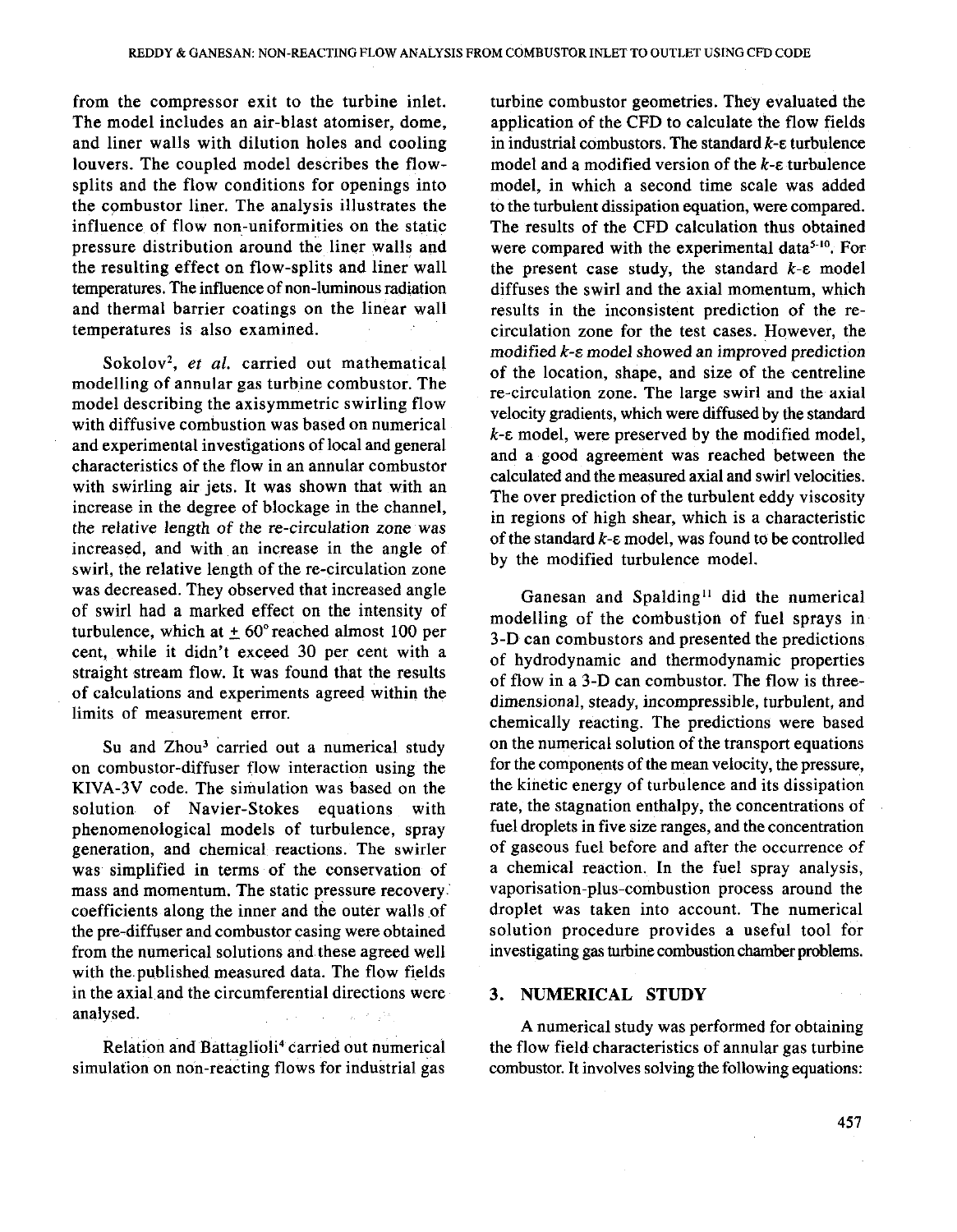- (a) Continuity equation
- (b) Momentum equation
- (c) Energy equation
- (d) Turbulence-modelling equations
- (a) Continuity Equation

$$
\frac{\partial}{\partial X_i}(\rho u_i)=0
$$

(b) Momentum Equation

$$
\frac{\partial}{\partial X_j} (\rho u_i u_j)
$$
\n
$$
= -\frac{\partial p}{\partial X_i} + \frac{\partial}{\partial X_j} \left[ \mu \left( \frac{\partial u_i}{\partial X_j} + \frac{\partial u_j}{\partial X_i} - \frac{2}{3} \delta_{ij} \frac{\partial u_i}{\partial X_i} \right) \right]
$$
\n
$$
+ \frac{\partial}{\partial X_j} (-\rho u_i u_j) + F_i
$$

(c) Energy Equation

$$
\frac{\partial}{\partial X_i} [u_i(\rho E + p)]
$$
  
= 
$$
\frac{\partial}{\partial X_i} \left( k_{\text{eff}} \frac{\partial T}{\partial X_i} - \sum_j h_{j'} j_{j'} + u_j(\tau_{ij})_{\text{eff}} \right)
$$

# **(6)** Turbulence Modelling Equations

The turbulence modelling has been done using  $(RNG)$   $k$ - $\varepsilon$ . The following equations are being solved:

$$
\rho \frac{Dk}{Dt} = \frac{\partial}{\partial X_i} \left[ \alpha_k \mu_{\text{eff}} \frac{\partial k}{\partial X_i} \right] + G_k - \rho \varepsilon - Y_M
$$

where

$$
Y_M = 2\rho \varepsilon \left(\frac{k}{a^2}\right)
$$

and

$$
\rho \frac{D\varepsilon}{Dt} = \frac{\partial}{\partial X_i} \left[ \alpha_{\varepsilon} \mu_{\varepsilon} \frac{\partial \varepsilon}{\partial X_i} \right] + C_{1\varepsilon} \frac{\varepsilon}{k} G_k - C_{2\varepsilon} \rho \frac{\varepsilon^2}{k} - R
$$

where

$$
R = \frac{C_{\mu}\rho\eta^{3}\left(1-\frac{\eta}{\eta_{0}}\right)_{\varepsilon^{2}}}{1+\beta\eta^{3}}
$$

where  $\eta = Sk/\epsilon, \eta_0 = 4.38, \beta = 0.012, \text{ and } C_\mu = 0.0845.$ Here, **S** is the scalar measure of the deformation tensor and is given by

$$
S \equiv \sqrt{2\Omega_{ij}\Omega_{ji}}
$$

where  $\Omega_{ij}$  is the mean rate of rotation tensor and is defined by

$$
\Omega_{ij} = \frac{1}{2} \left( \frac{\partial u_j}{\partial X_i} - \frac{\partial u_i}{\partial X_j} \right)
$$

In the above equations,  $G<sub>k</sub>$  represents the generation of turbulent kinetic energy due to the mean velocity gradients, and is evaluated as follows:

$$
G_k = 2\mu_t S_{ij} S_{ji}
$$

where the mean strain rate  $S_{ij}$  is given by

$$
S_{ij} = \frac{1}{2} \left( \frac{\partial u_i}{\partial X_j} + \frac{\partial u_j}{\partial X_i} \right)
$$

where  $C_{1\varepsilon}$ ,  $C_{2\varepsilon}$  are the model constants having the following default values derived analytically by the RNG theory:

$$
C_{1\epsilon} = 1.42 \qquad C_{2\epsilon} = 1.68
$$

# 3.1 Discretisation of Governing Equations

A generalised non-orthogonal curvilinear finite volume technique is used to solve the governing equations. The governing equations of general convection-diffusion form are transformed into a body-fitted non-orthogonal coordinate system. Choice' of this kind of coordinate svstem facilitates accurate representation of irregular geometries. The governing equations in the transformed coordinates are discretised using the finite volume technique. The pressurevelocity coupling is numerically implemented using the SIMPLE algorithm. A non-staggered grid layout is used for discretisation. The momentum interpolation scheme is used to obtain mass fluxes, pressure and

458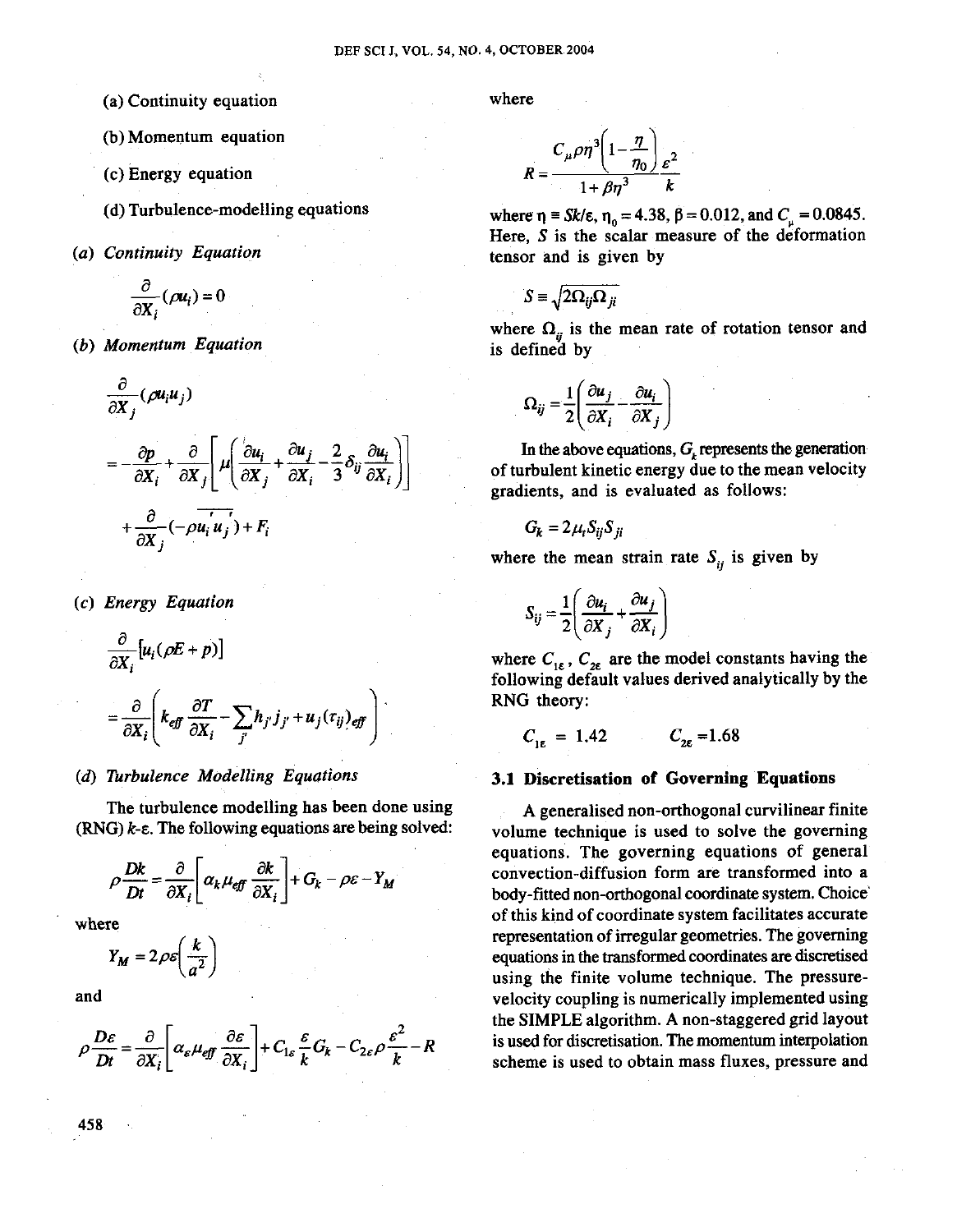$\mathcal{L}_\mathrm{c}$ 

pressure correction at the control volume interfaces. In 3-D calculations, for certain configurations, periodic boundary conditions become necessary. Such cases are handled by overlapping the near-boundary control volumes in the periodic direction, which gives the required boundary conditions.

The above equations aresolved using the SIMPLE algorithm, which is basically an iterative approach, where some innovative physical reasoning is used to construct the next iteration from the results of the previous iteration. The thought process<sup>13</sup> has the following steps:

- Step 1. Start the iterative process by guessing the pressure field. Denote the guessed pressure by  $p^*$ .
- Step 2. Use the values of  $p^*$  to solve for  $u$ ,  $v$  and w from the momentum equations. Since these velocities are those associated with the values of  $p^*$ , denote these by  $u^*$ ,  $v^*$ and  $w^*$ .
- Step 3. Since these were obtained from guessed values of  $p^*$ , the values  $u^*$ ,  $v^*$ , and  $w^*$ , when substituted into the continuity equation, will not necessarily satisfy that equation. Hence, using the continuity equation, construct a pressure correction  $p'$  which when added to  $p^*$  brings the velocity field more into agreement with the continuity equation. That is the corrected pressure  $p$ where  $p = p^* + p'$ . Corresponding velocity corrections  $u'$ ,  $v'$ , and  $w'$  can be obtained from p' such that  $u = u^* + u'$ ,  $v = v^* + v'$ and  $w = w^* + w'$
- Step 4. For turbulent flows, turbulence model equations for k and **E** also solved.
- Step 5. Designate the new value  $p$  on the left hand side in Step 3 as the new value of  $p^*$ . Return to Step 2, and repeat the process until a velocity field is found that satisfies the continuity equation. When this is achieved, the correct flow field will be obtained.

## **4. COMBUSTOR MODELLING**

Many types of combustors, differing widely in size and method of fuel injection, have been designed. However, close inspection reveals that many aerodynamic features are common to all the systems. In the diffuser and the annulus, the main objectives are to reduce the flow velocity and to distribute the air in the prescribed quantities to all the combustor zones, while maintaining uniform flow condition with no parasitic losses or flow recirculation of any kind.

## **4.1 Mixing Process**

The mixing processes are of paramount importance in the combustion and dilution zones of the combuster. In the primary zone, good mixing is essential for achieving high burning rates and to minimise soot and nitric oxide formation, whereas the attainment of a satisfactory temperature distribution (pattern factor) in the exhaust gases is very much dependent on the degree of mixing of air and the combustion products in the dilution zone. Unfortunately, thorough mixing can be achieved only at the expense of prediffuser length and total pressure loss. Thus, the primary objective of combustor design is to achieve satisfactory mixing within the liner and a stable flow pattern throughout the entire combustor, with no parasitic losses and minimum length of prediffuser and total-pressure loss.

# **4.2 Combustor Configuration**

The combustor configuration has been illustrated in Fig.1. The air leaving the compressor enters the pre-diffuser section, where the large portion of the velocity head will be recovered, and then the air enters into the dump region of the diffuser. In this region, the flow is split and it enters the flame tube and the surrounding feed annuli. The dump diffusercombustor design parameters are governed by the geometry and flow properties. These include the pre-diffuser length and area ratio, dump gap, velocity distribution, and turbulence level at the compressor exit. The other considerations are the locations of support struts and atomiser. These subcomponents should be designed and placed such that these have minimal effect on the pressure and the combustor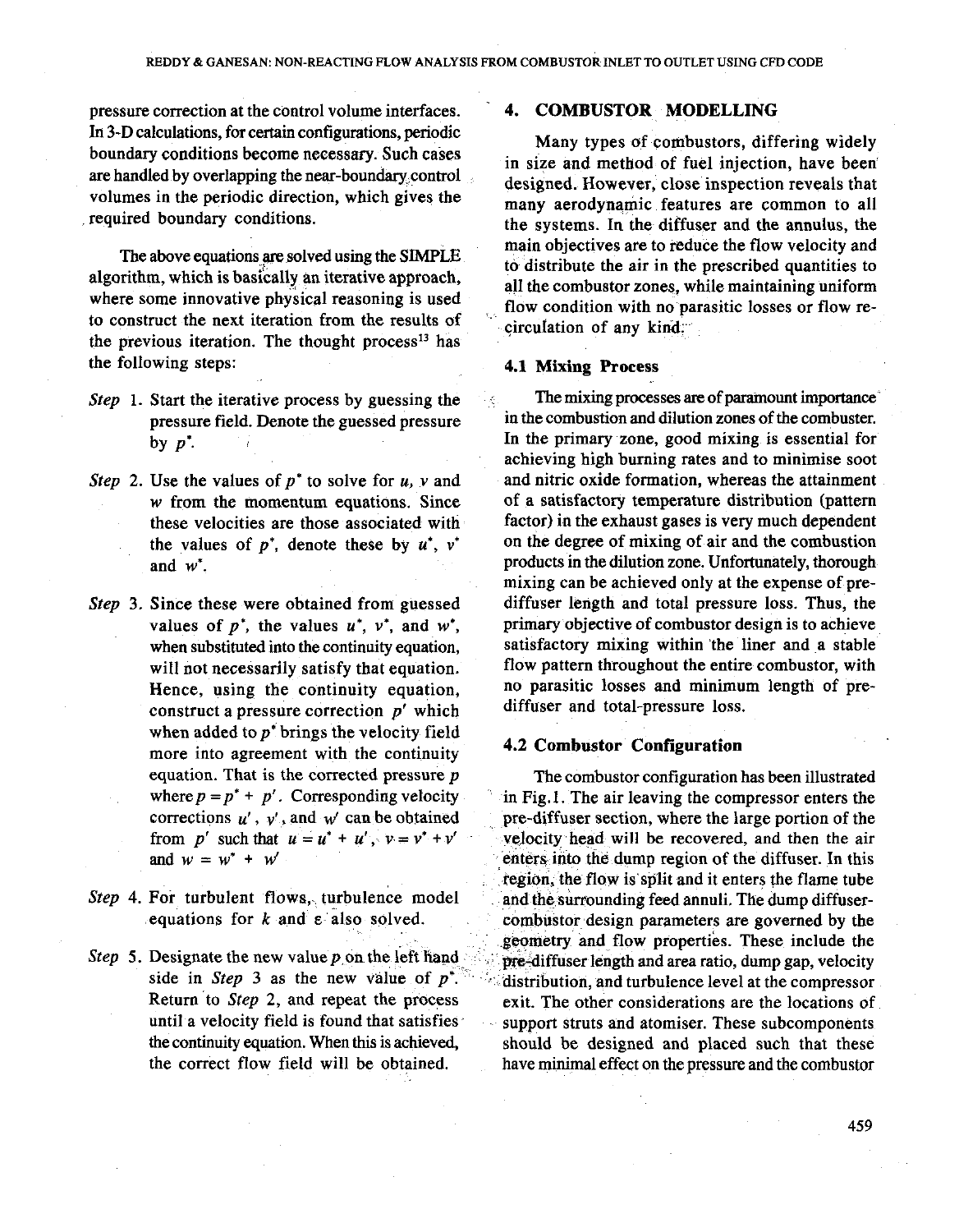

**Figure 1. Combustor configuration** 

exit temperature quality. The diffuser system should the geometry, 20° sector of the 3-D combustor, as be so designed that the total-pressure loss is minimised. shown in Fig. 2, is used for analysis. The flat vane Further, it should deliver the desired air flow rate swirler has been modelled with a constant vane into various regions of the combustor. angle of **50'.** 

The flow-split among outer annuli, inner annuli, **5. GEOMETRY GRID GENERATION** and the central streams are strong functions of the dump gap ratio, which in turn affects the overall In the present study, unstructured grid has been combustor total-pressure loss. Figure 2 shows the employed due to the complexity of geometry of the model of the combustor incorporating various features. Combustor. The 3-D modelling of the combustor model of the combustor incorporating various features, such as swirler with 12 blades, air-blast atomiser, (20° sector) has been done using the pre-processors cowl, dome, flare, and primary hole, secondary, GAMBIT and CATIA. The 3-D modelling has been cowl, dome, flare, and primary hole, secondary, GAMBIT and CATIA. The 3-D modelling has been<br>and cooling ring holes. Owing to the symmetry of done incorporating various features, such as the and cooling ring holes. Owing to the symmetry of



**Figure 2. Three-dimensional modelling of the gas turbine combustor (20" sector)**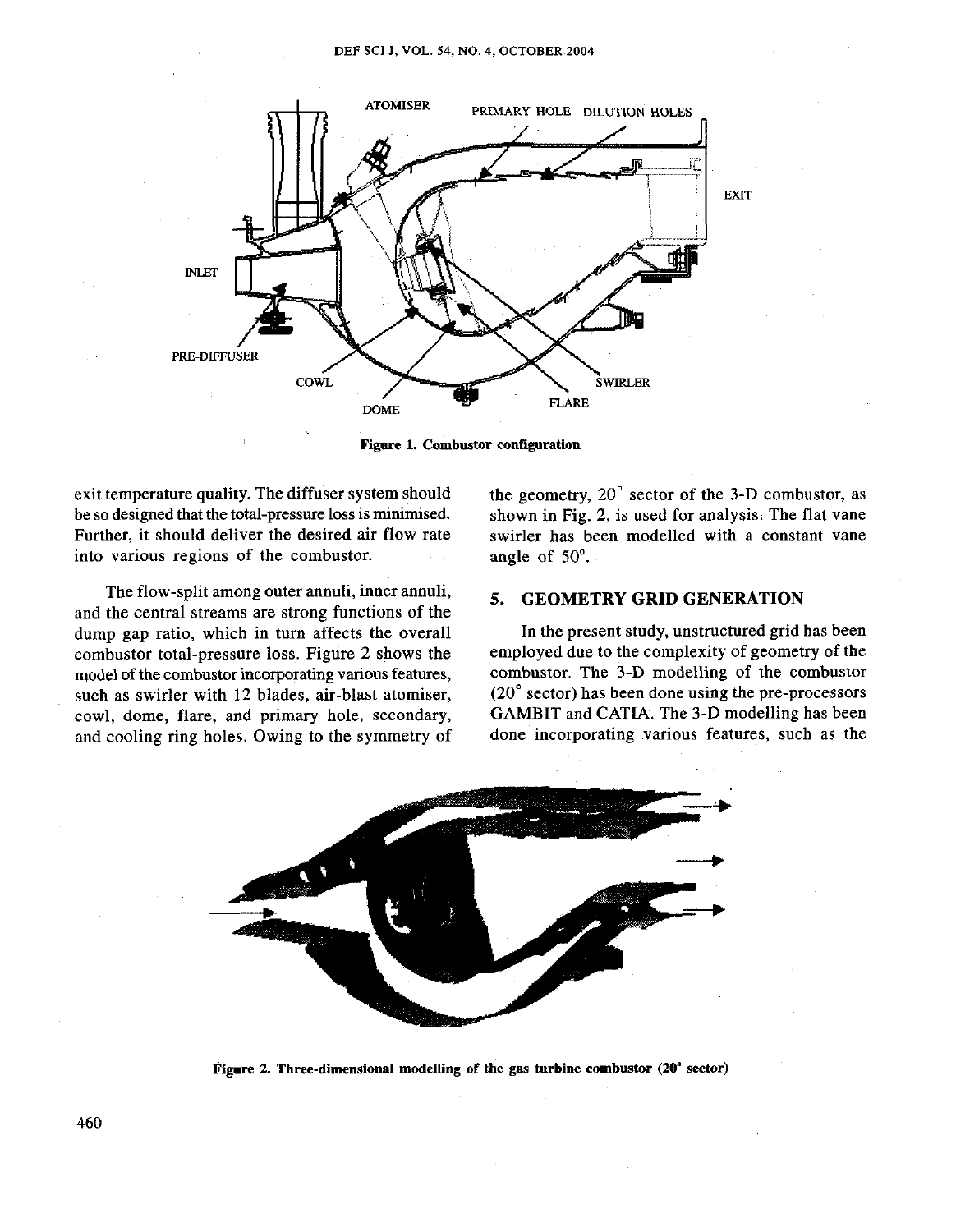swirler vane passages, pintle, air-blast atomiser, swirl cone, primary hole, dilution holes, and cooling ring holes. A grid size of 8.7 lakhs (tetrahedral cell) has been employed.

### 6. BOUNDARY CONDITIONS

The problem taken up in this study has three types of boundaries. These are inlet, outlet, and the wall. These boundary conditions have been prescribed in the following ways:

### 6.1 Inlet Boundary

The velocity boundary condition is used to define the flow velocity along with all relevant scalar properties of the flow at the flow inlet. The velocity magnitude and direction, the velocity components or the velocity magnitude normal to the boundary specifies flow inlet velocity. The inlet velocity used in the present study is 198.5 m/s.

### 6.2 Outlet Boundry

The outlet boundary condition is used to model the flow at exit where the details of the flow velocity and pressure are not known prior to solving the problem. As these variables were not known for the case under study, the outlet boundary condition was applied for the combustor exit. When this condition was specified, the code extrapolated the required information from the interior. In the present study, there are five outlets, the flow rate weighting has been set to indicate what fraction of total flow rate takes place through the given boundary. Table 1 gives bleed mass flow at various locations. This mass flow-split is based on the design consideration specified by the user.

### 6.3 Wall Boundry

In any flow, Reynolds number of the flow becomes very low and turbulent fluctuations are damped considerably, near the walls. The laminar viscosity starts to play a significant role. In the present case, walls were assumed to be adiabatic with no-slip condition. The standard wall functions were used to calculate the variables at the near wallcells and the corresponding quantities on the wall.

|  |  |  |  |  |  |  | Table 1. Mass flow split at various locations |
|--|--|--|--|--|--|--|-----------------------------------------------|
|--|--|--|--|--|--|--|-----------------------------------------------|

| Location            | Percentage of total mass flow |  |  |
|---------------------|-------------------------------|--|--|
| Outer               | 6.97                          |  |  |
| Inner front (rotor) | 3.94                          |  |  |
| Inner rear          | 4.01                          |  |  |
| Customer bleed      | 0.73                          |  |  |
| Flame tube          | 84.35                         |  |  |

# 7. RESULTS & DISCUSSION

The flow inside the annular combustor has been analysed for a **20'** sector of a 3-D model for predicting the flow field inside the combustor under isothermal flow conditions. The various blockages in the geometry like support strut at pre-diffuser, atomiser, and swirl cone, were included in the present analysis. The flow characteristics in the modelled annular gas turbine combustor were evaluated for isothermal flow condition with inlet velocity of  $198.5$  m/s and at  $895.7$  K.

The Fig. 3 shows velocity contours plot of flow field from the pre-diffuser inlet to the combustor exit. There is a clear re-circulation zone (Fig. 4) downstream of the swirler. This re-circulation zone is formed due to the effect of the radial pressure gradient created by the swirler and also due to the interaction of opposing primary jets, which have been modelled carefully. This re-circulation zone is very important for flame stabilisation in the primary zone so that the flame remains anchored to the atomiser and almost complete bdrning must take place in the primary zone to get a good exit pattern factor.

From Figs 5 and 6, it can be seen that the modelling of the primary hole and dilution holes results in the corresponding air jets being generated. The primary opposing jets help in re-circulating a part of the primary air to aid in combustion in the primary zone. The primary opposing jets penetrate almost radially into the combustor and rise to a torroidal central re-circulation zone in the head of the combustor. This zone is a prerequisite for the stable combustion. The function of the dilution air jet is to mix with the products of combustion to cool these to a value acceptable by the turbine and also to reduce the pattern factor at the exit of the combustor.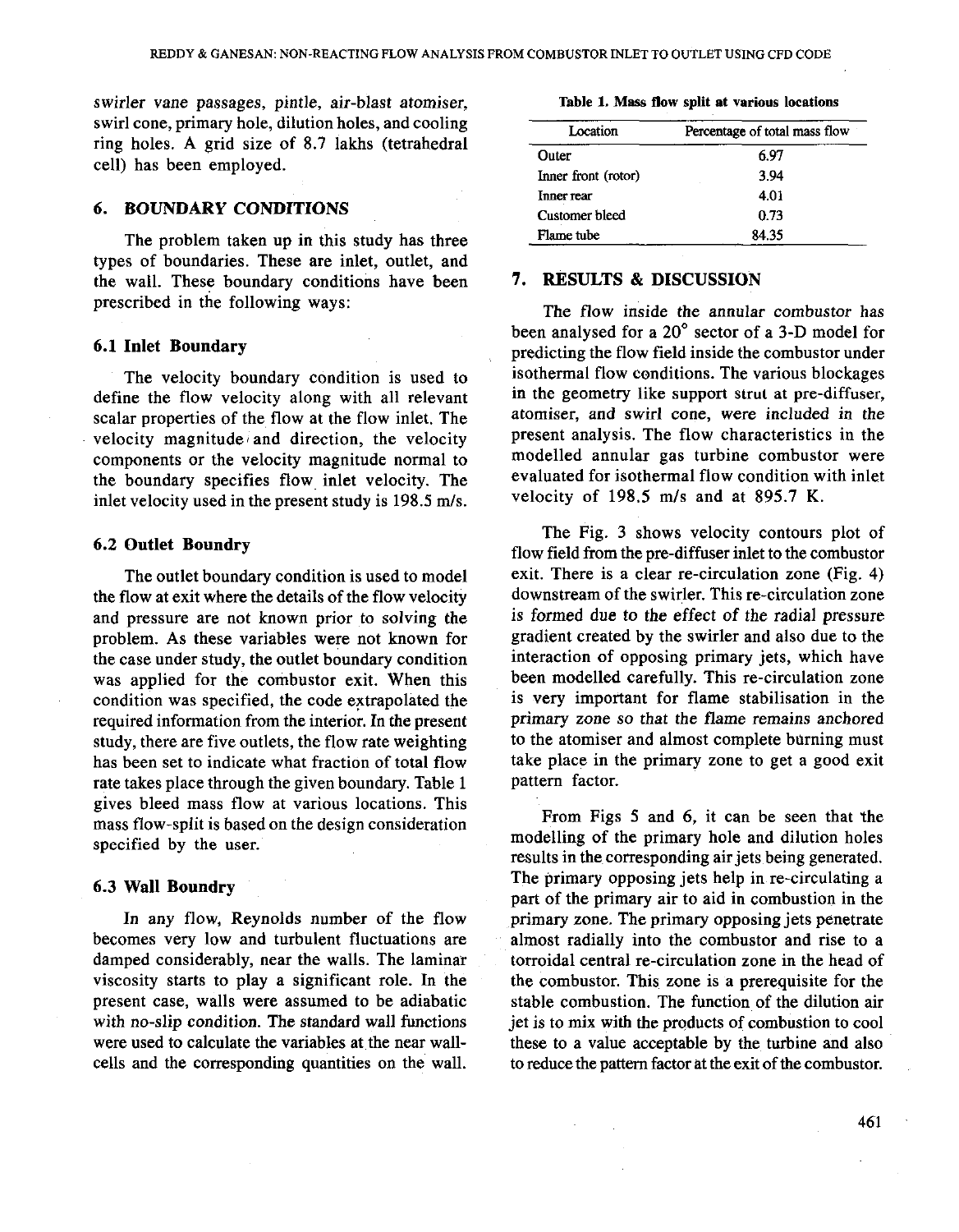





The total pressure (Fig. 7) drops across the combustor due to various blockages like the atomiser mount, the swirler, the swirl cone, and the pressure drop due to flow across the primary hole, secondary, dilution, and the cooling ring holes. Also, the pressure drops due to the skin friction along the walls of the combustor casing, the flame tube, the swirler, and the swirl cone. The total-pressure drop across the combustor for the case under consideration was 6.85 per cent.

The static pressure contours (Fig. 8) show an increase in static pressure in the dump diffuser. The static pressure recovery coefficient  $(C_{p \text{ actual}} = \Delta P_s/(0.5^* \rho u^2))$  was 0.612 for the case under consideration. The ideal pressure recovery coefficient for the diffuser  $[C_{p \text{ ideal}} = 1-(A_1/A_2)^2]$  is equal to 0.63809. The pressure recovery effectiveness, which represents the ability of the diffuser to achieve ideal recovery characteristics, is the ratio of the  $C_{p \text{ actual}}$  to the  $C_{p \text{ ideal}}$ . Thus for the above case, the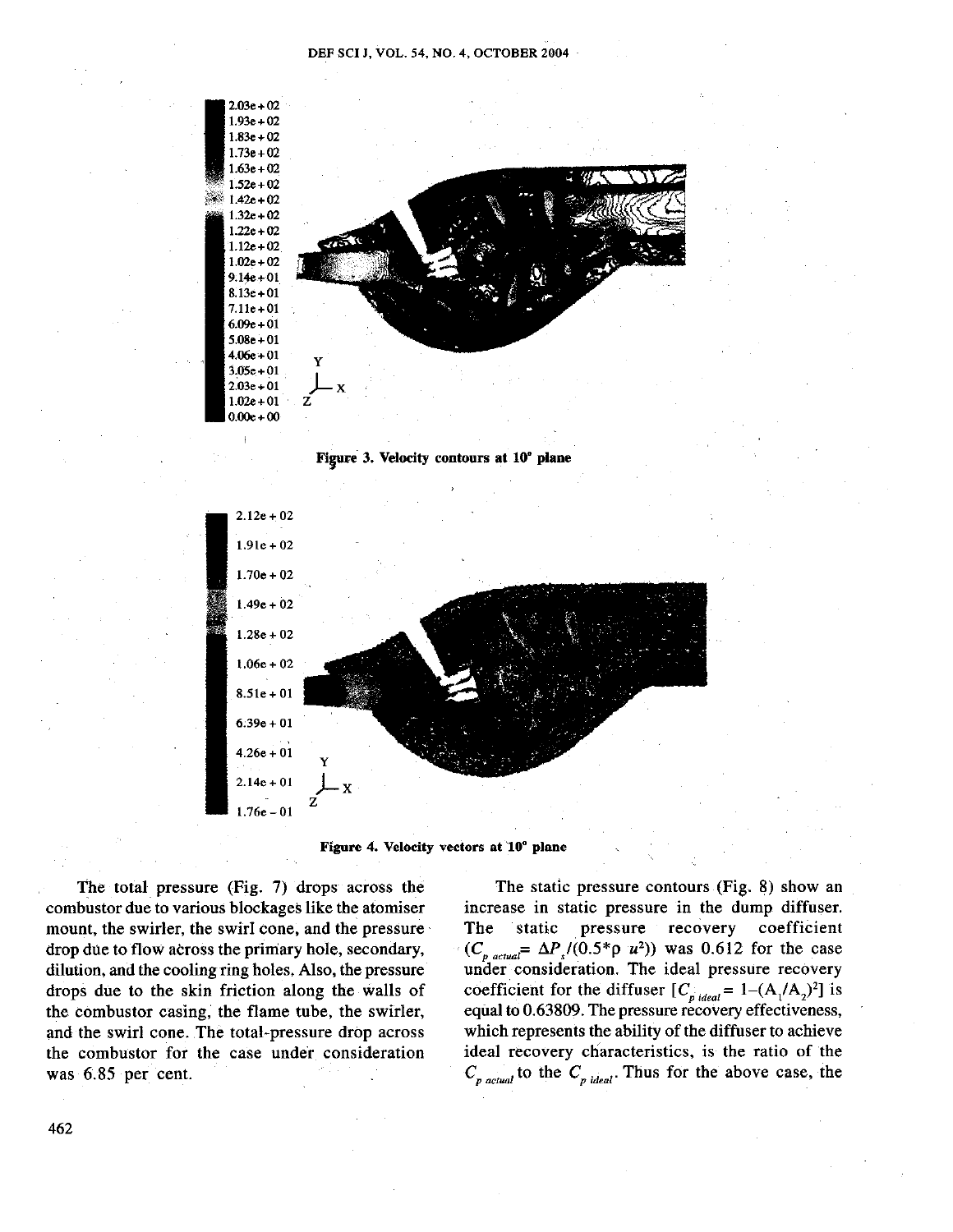

**Figure 5. Flow through primary hole** 



**Figure 6. Flow through dilution holes** 





463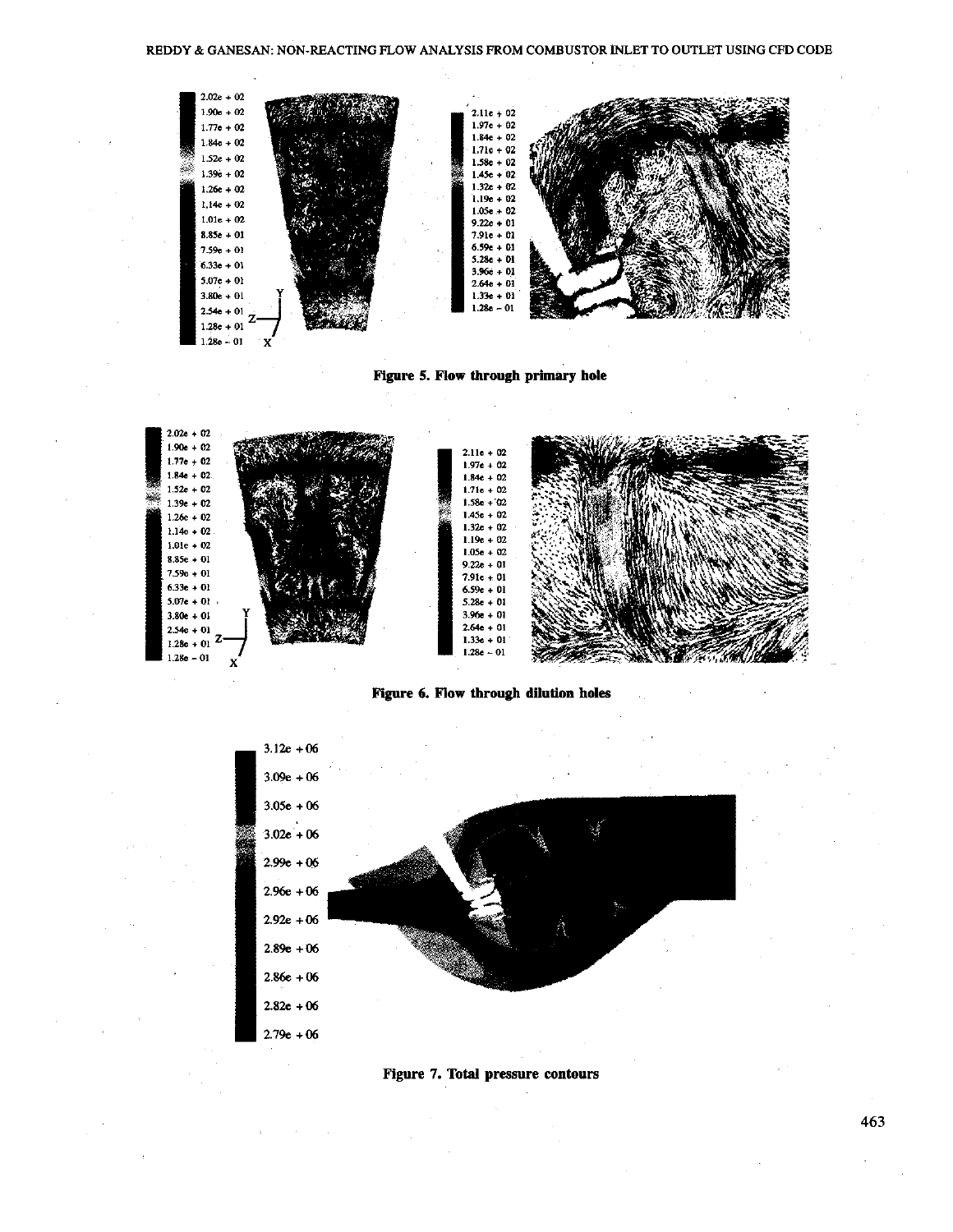

**Figure 8. Static pressure contours** 

pressure recovery effectiveness achieved was equal to 95.9 per cent, which is a very good value and it shows that the diffuser design and performance are quite good.

## **7.1 Parametric Study for Cold Flow**

The total pressure loss is influenced by the inlet velocity. The design inlet velocity of the combustor is 198.5 m/s, this is considered for the basic analysis. For the parametric study, the velocity was reduced by 10 per cent, and then by 20 per cent of the design velocity. Further, it was increased by 10 per cent, and then by 20 per cent of the design inlet velocity. Thus, the parametric study has been carried out varying the inlet velocity from 158.8 m/s to 238.2 m/s in steps of 19.85 m/s. Table 2 shows how the total-pressure loss, velocity outlet of flame tube, and the static pressure recovery coefficient vary with variation in the inlet velocity.

The total-pressure loss is caused by friction and acceleration accompanying heat addition. The total-pressure loss is mainly influenced by turbulence rather than by heat addition. In the present study, cold losses due to friction and turbulence come into play. Figure 9 shows the total-pressure loss across the combustor, which clearly shows the increase of total-pressure loss as the inlet velocity increases.

Figure 10 shows the variation of static pressure recovery coefficient with inlet velocity. As the

**Table 2. Results of parametric study** 

| Velocity<br>inlet<br>(m/s) | Velocity at flame Total-pressure<br>tube outlet<br>(m/s) | loss(%)<br>$(\Delta P_o/P_{03})$ | St. Prs. Rec.<br>Coeff.<br>$C_p = \Delta P_s / (0.5^* \text{pv}^2)$ |
|----------------------------|----------------------------------------------------------|----------------------------------|---------------------------------------------------------------------|
| 158.8                      | 52.83                                                    | 4.41                             | 0.609                                                               |
| 178.65                     | 59.50                                                    | 5.54                             | 0.611                                                               |
| 198.50                     | 67.07                                                    | 6.85                             | 0.612                                                               |
| 218.35                     | 73.71                                                    | 8.31                             | 0.613                                                               |
| 238.20                     | 80.55                                                    | 9.87                             | 0.616                                                               |

inlet velocity increases, the static pressure recovery coefficient increases marginally. Figure 11 shows the variation of flame tube outlet velocity with the inlet velocity.

### **8. VALIDATION**

The validation of total-pressure loss for the present combustor configuration could not be carried out as the proposed combustor geometry is under development and no experimental data are available. However, Balasubranium<sup>12</sup> has satisfactorily validated the FLUENT code being used, earlier for the baseline combustor configuration. Some typical results<sup>13</sup>, which have been reproduced in Figs 7 and 8, show that computational fluid dynamics results are as expected.

A comparison between the experimental and the predicted results has been shown in Fig 12. From the graph it is clear that the experimental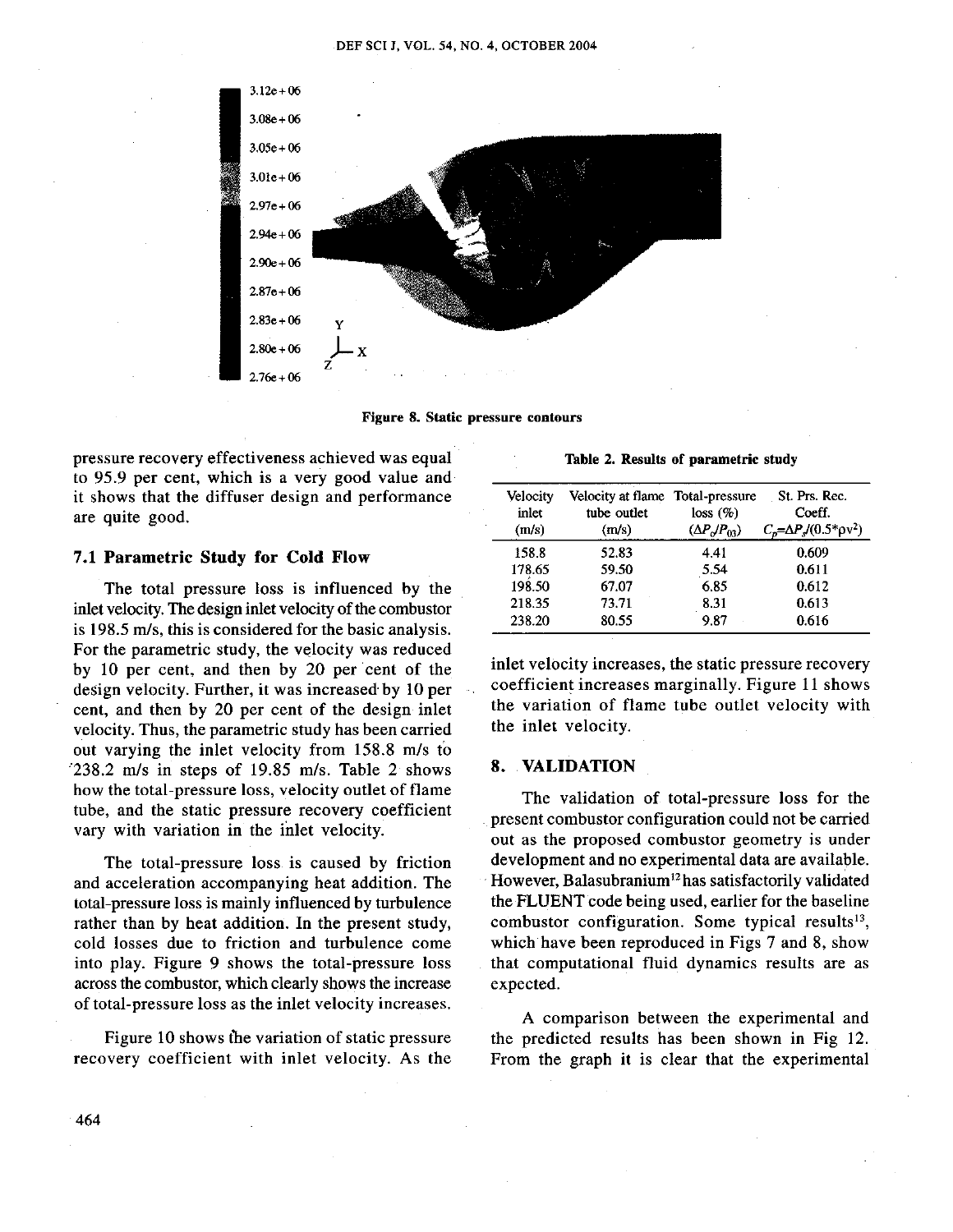

**Figure 9. Variation of total-pressure loss with inlet velocity** 



**Figure 10. Variation of static pressure recovery coefficient with inlet velocity.** 



**Figure 11. Variation of flame tube outlet velocity with inlet velocity.** 

values are higher than the predicted values. This is mainly attributed to the presence of appendages and struts, and other obstructions in the flow path in the experimental model and accuracy of the experiments. However, it may be noted that the predicted results in the present study are quite plausible, and therefore, these can be used with confidence.

# **9. CONCLUSIONS**

**A** numerical study has been carried out to calculate the non-reacting flows typical of aero gas turbine combustor geometry, which contain a combination of swirling and re-circulating flows. Some of the important conclusions are:

**A** strong re-circulation zone is created due to the effect of radial pressure gradient, which results from the effect of swirler and due to the interaction of opposing primary and dilution jets.



**Figure 12. Total-pressure loss validation** 

- The static pressure recovery coefficient and diffuser effectiveness show that the diffuser design is quite good for wide range of inlet velocity. Increasing the inlet velocity causes marginal improvement in static pressure recovery.
- With an increase in the inlet velocity, the totalpressure loss also increases.